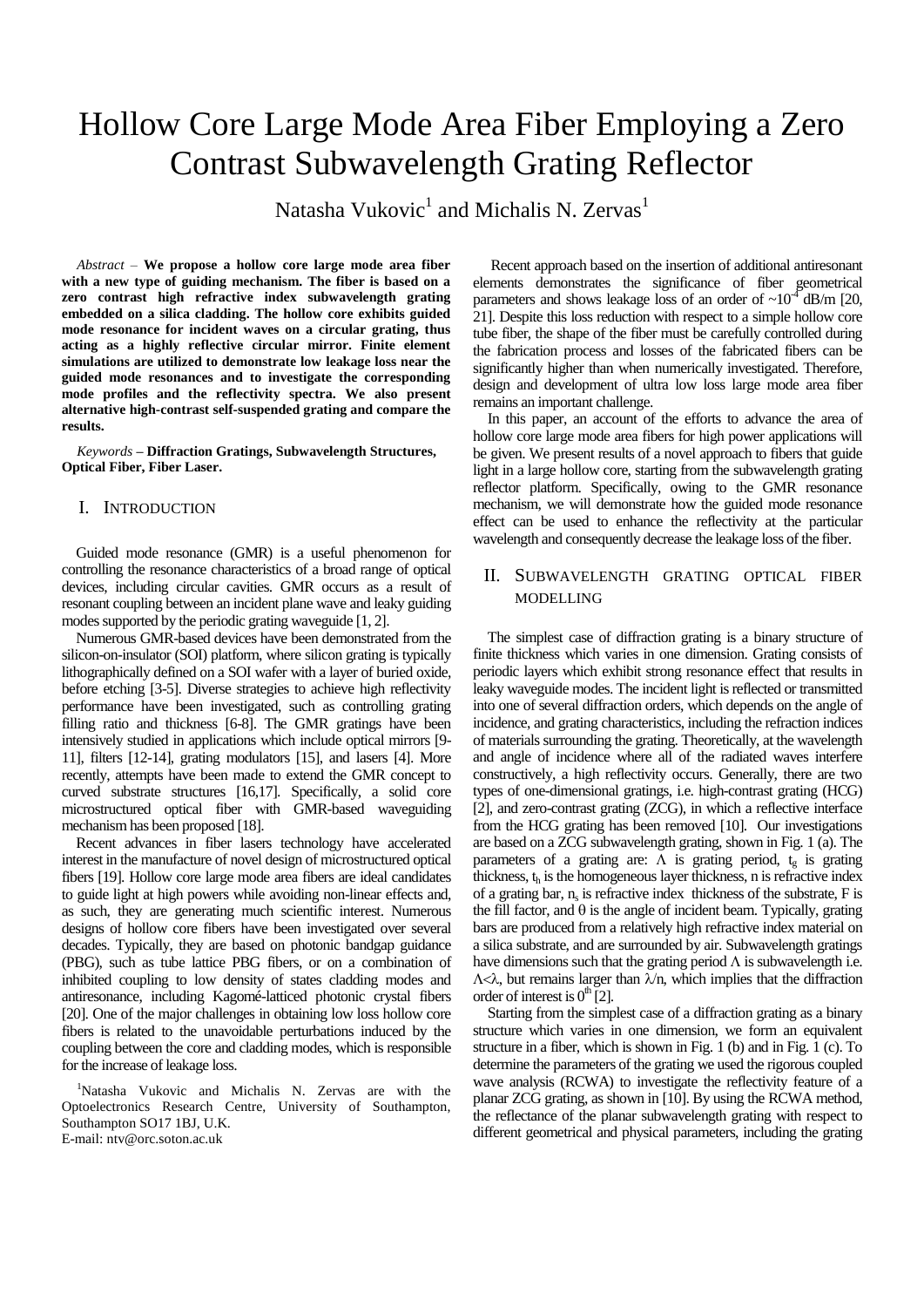period, the grating thickness, the fill factor, the refractive index of the materials, the incident angle, can be studied. The results of the RCWA analysis could be used to determine optimum grating parameters to achieve maximum reflectance, for TM and TE polarizations of the incident wave in the planar structure. Importantly, it has been demonstrated [17] that the GMR peak features calculated in the flat (planar) structure, appear in the finite curvature structures at the same wavelengths. Therefore, we will use RCWA calculations for the flat structure to establish the parameters of the curved grating, which will be implemented in a large mode area hollow core fiber that could be manufacturable.



Fig. 1. (a) Schematic of the subwavelength zero contrast grating. (b) The proposed morphology of the ZCG in a hollow core fiber. (c) Enlarged proposed ZCG structure in a hollow core fiber.

We based our investigations on a large mode area hollow fiber with the  $20 \text{ um }$  radius, and a silica cladding layer of  $10 \text{ um}$ thickness. The refractive index of the core is 1, the refractive index of the grating bars is n=2.1 (assuming soft glass materials), and silica cladding with  $n_s = 1.45$ . Other design parameters for the structure are chosen to be: period of the grating  $\Lambda$ =827 nm, grating thickness  $t<sub>o</sub>=470$  nm, thickness of the homogeneous layer  $t<sub>h</sub>=255$  nm, fill factor  $\sigma$ f the grating F=0.623.

To investigate modal properties and their associated leakage loss of the proposed fiber, we used the cylindrical version of the finite element method implemented in Comsol Multiphysics. Firstly, we analysed a ZCG grating embedded in a fiber (ZCG-fiber), with the morphology shown in Fig. 1 (b) and Fig. 1 (c). Calculating the leakage loss of the core propagating modes and their corresponding intensity profiles, shown in Fig. 2, reveals the sharp resonances associated with the guided mode resonance effect [22], of the first higher order mode (TE01-like). Fig. 2 shows higher leakage loss of the fundamental mode and strong wavelength dependence of these curves. Importantly, due to the guided mode resonance for cylindrical waves arriving from the core into the surface of the grating, the grating functions as a highly reflective circular mirror, reflecting the energy back into the core, as in Ref. [18]. From this figure it is also clear that the leakage loss is up to three orders of magnitude smaller compared to the loss calculated for the structure resembling a hollow core, annular tube (tubular fiber TF) with the same refractive indices and of the same thickness as the grating. In particular, in the proposed structure, the minimum leakage loss was

estimated as  $\sim 0.15$  dB/m at  $\lambda \sim 1018$  nm. In addition, at resonances, the first higher order mode is characterized with few orders of magnitude lower loss than loss of the fundamental mode, which is



Fig. 2. Computed leakage losses and mode intensity profiles (insets) of the fundamental mode and the lowest higher order mode for the ZCG-fiber and a corresponding tubular fiber (TF).

attributed to normal angle of incidence required along the whole curvature of the grating [17], and which can't be achieved by the fundamental mode. Apparently, due to the evanescent diffraction order in the direction parallel to the grating period, all the energy goes into the reflected order, rather than into the transmitted wave of the grating, leading to the high reflection, i.e. low loss capabilities [17,18]. If a ZCG-fiber is excited by a circular or point source, a concentric convergent wave is returned back toward the center of the curvature. Fig. 3 shows the field profiles at the resonance wavelength 1018 nm, in case of TM-mode resonance, i.e. magnetic field normal to the plane. Figs. 3 (a) and (b) show a z-component of the magnetic field, and its enlarged view, respectively. Figs. 3 (c) and (d) show a radial component of electric field and its enlarged view, respectively. From these plots it is clear that the fields are located both in the grating and in the homogeneous layer, forming the azimuthal standing wave pattern. The concentric pattern implies that the main direction of radiation is radial.



Fig. 3. Field pattern of the ZCG-fiber at the resonance wavelength  $\lambda$ =1018 nm. (a) z component of the magnetic field, and (b) enlarged view of a z component of the magnetic field. (c) Radial component of electric field, and (d) enlarged view of a radial component of electric field.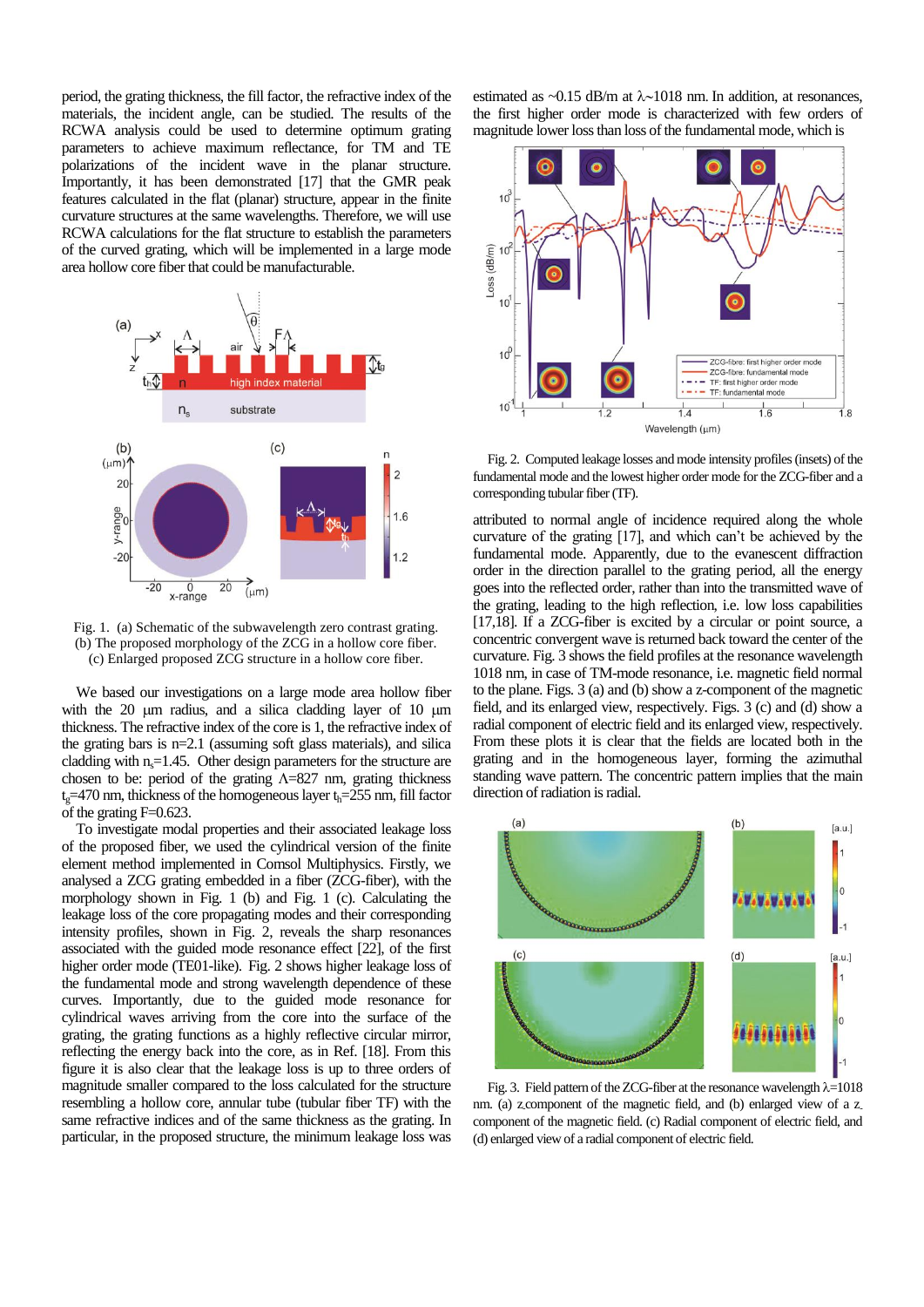To investigate the resonance behaviour of the ZCG-fiber we calculated the reflectivity spectra for the same parameters of the grating and materials as we used for the modal analysis. We used a "unit-cell" in the cylindrical version of the finite element method in Comsol Multiphysics with the Floquet periodic boundary conditions for the TM–polarized wave, as shown in the inset of Fig. 4.



Fig. 4. Theoretical reflectivity spectrum when a curved grating is illuminated with a normal incidence. Also shown is calculated reflectivity spectrum for a uniform curved high index layer on a silica substrate. Inset: Schematic of a unit cell used for the reflectivity calculation.

The reflectivity spectra calculated for normal incidence is shown in Fig. 4. We find that the high reflectance is observed at the wavelengths that correspond to the sharp resonances from Fig. 2. We attribute the small discrepancy in the resonance wavelength shown in Fig. 2 and the reflectivity spectrum shown in Fig. 4 to that the curved "unit-cell" grating is illuminated with a planar wave, which degrades the spectrum [17]. The reflectivity spectrum calculated for the equivalent uniform structure (no grating) with the same dimensions and material properties, reveals low reflectivity when compared to the curved grating spectrum.

Next, to explore the conditions for the broad reflectivity spectrum and the low leakage loss, we analysed an alternative HCG-fiber structure, shown in the inset of Fig. 5. (a). We based our investigations on a hollow antiresonant fiber i.e. on a tube in air with the 20  $\mu$ m diameter, and a larger solid cladding with an optimised distance  $(t_{\text{out}})$ , in accordance to Poletti's [20] approach to minimise losses by optimising Fresnel reflections from the outer solid jacket  $(t_{\text{on}}=0.65r,$  where r is the core radius). However, in our analysis we replaced a continuous tube with the subwavelength grating. The parameters of the grating are:  $n_h=3.21$ , the grating period  $\Lambda=0.787$  $\mu$ m, fill factor 0.77, grating thickness 0.508  $\mu$ m and the distance between the external solid silica cladding and the annular core 6.5 m. This configuration is analogous to a self-supported wavelength grating on the planar platform, i.e. its main characteristic is that high refractive index rods are completely surrounded by air. The effective indices of the two lowest order modes in the hollow core are calculated in case of the grating fiber and compared to the tube fiber with the same design parameters for refractive index and thickness, and can be seen in Fig. 5. (a). We attribute the discontinuities in the dispersion curves of the modes of the grating fiber to the azimuthal resonances i.e. coupling between the airy modes and grating modes,

which causes anti-crossings and high leakage loss. Calculating the leakage loss of the core propagating modes reveals the sharp drop of the first higher order mode TE01-like and the leakage loss of  $\sim 7 \times 10^{-4}$  $dB/m$  at  $\lambda \sim 850$  nm, as shown in Fig. 5. (b), which is a few orders of magnitude lower than loss of the fundamental mode. This is attributed to the guided mode resonance effect which appears for particular design parameters and angles of incidence. Due to the evanescent diffraction order in the direction parallel to the grating period, all the energy goes into the reflected order, rather than into the transmitted wave of the grating, leading to the high reflection, i.e. low loss capabilities.



Fig. 5. (a) Effective index as a function of wavelength for the two lowest order core modes of the tubular fiber and the HCG grating fiber (no homogeneous layer under the grating bars). Inset is showing a schematic cross section and an enlarged view of the grating structure. (b) Computed leakage loss of the fundamental mode and fist higher order mode for the grating fiber.

#### III. CONCLUSION

The results presented above represent a novel approach to address loss performances of hollow core large mode area fibers. We demonstrate how by carefully designing parameters of the fiber, leakage loss can be as low as  $\sim 10^{-4}$ dB/m. Importantly, the preliminary observations open up the potential for this new class of fiber to find use in a range of applications, including fiber lasers and beyond, even into the THz technology. However, there are still many challenges to be overcome, in terms of the grating design that can be easily supported in the fiber hollow core. Ongoing research will focus on the means to practically realize these structures, as we anticipate that they can potentially be of the greatest impact.